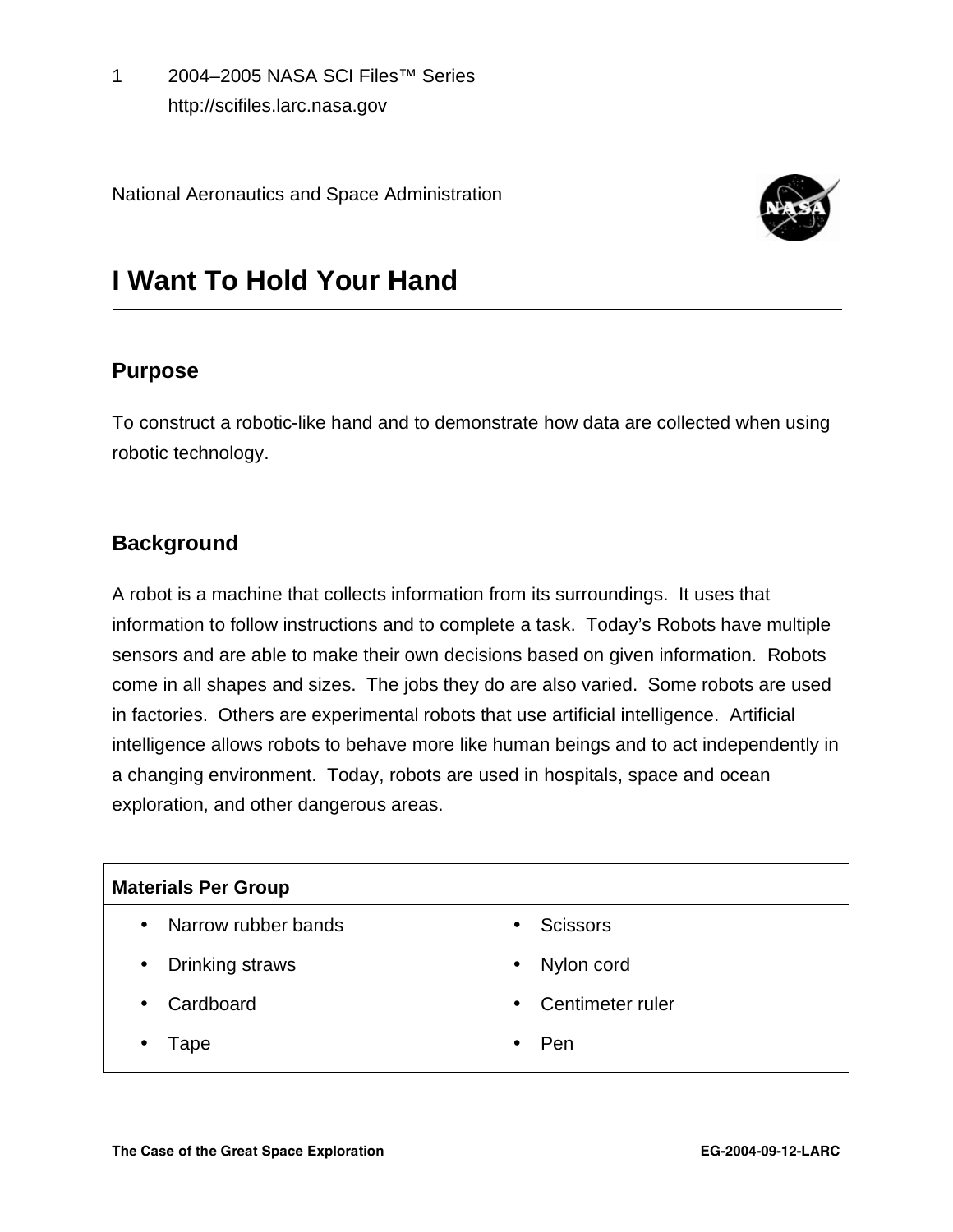2 2004–2005 NASA SCI Files™ Series http://scifiles.larc.nasa.gov

## **Procedure**

- 1. To make the palm of the robotic hand, cut a piece of cardboard 10 cm x 10 cm.
- 2. To make the fingers, cut three pieces of cardboard 2 cm x 9 cm.
- 3. To make one of the fingers jointed, cut one of the cardboard pieces into three equal pieces. See diagram 1.



4. Place the three equal finger pieces back together and use tape to reconnect them. Label one side of the taped finger "inside." See diagram 2.



**Diagram 2** 

- 5. Cut a rubber band 5 cm long.
- 6. Turn the segmented finger over so the "inside" is face down.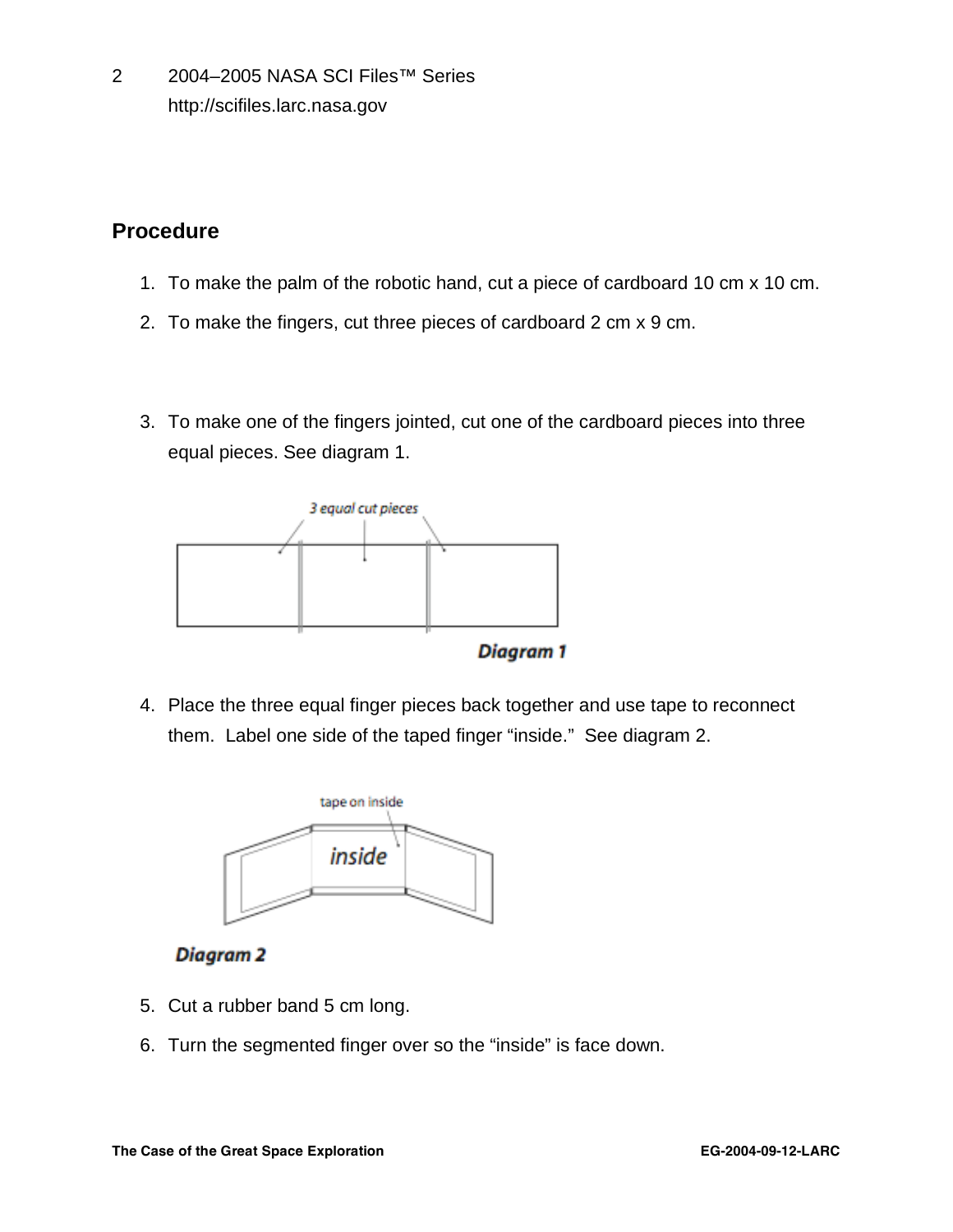- 3 2004–2005 NASA SCI Files™ Series http://scifiles.larc.nasa.gov
	- 7. Put the rubber band across the middle of the first joint. See diagram 3.



Diagram 3

- 8. Tape the rubber band on both sides of the joint, making sure to leave the ends of the rubber band untaped.
- 9. Fold the ends of the rubber band so that they rest on top of the tape and tape them firmly in place. See diagram 4. Taping prevents the rubber bands from slipping.



Diagram 4

- 10. Repeat steps 5 through 9 for the second joint.
- 11. Tape the finger onto the palm with "inside" facing up.
- 12. Turn the hand over.
- 13. Cut a rubber band 5 cm long.
- 14. Put the rubber band across the last joint (touching the palm).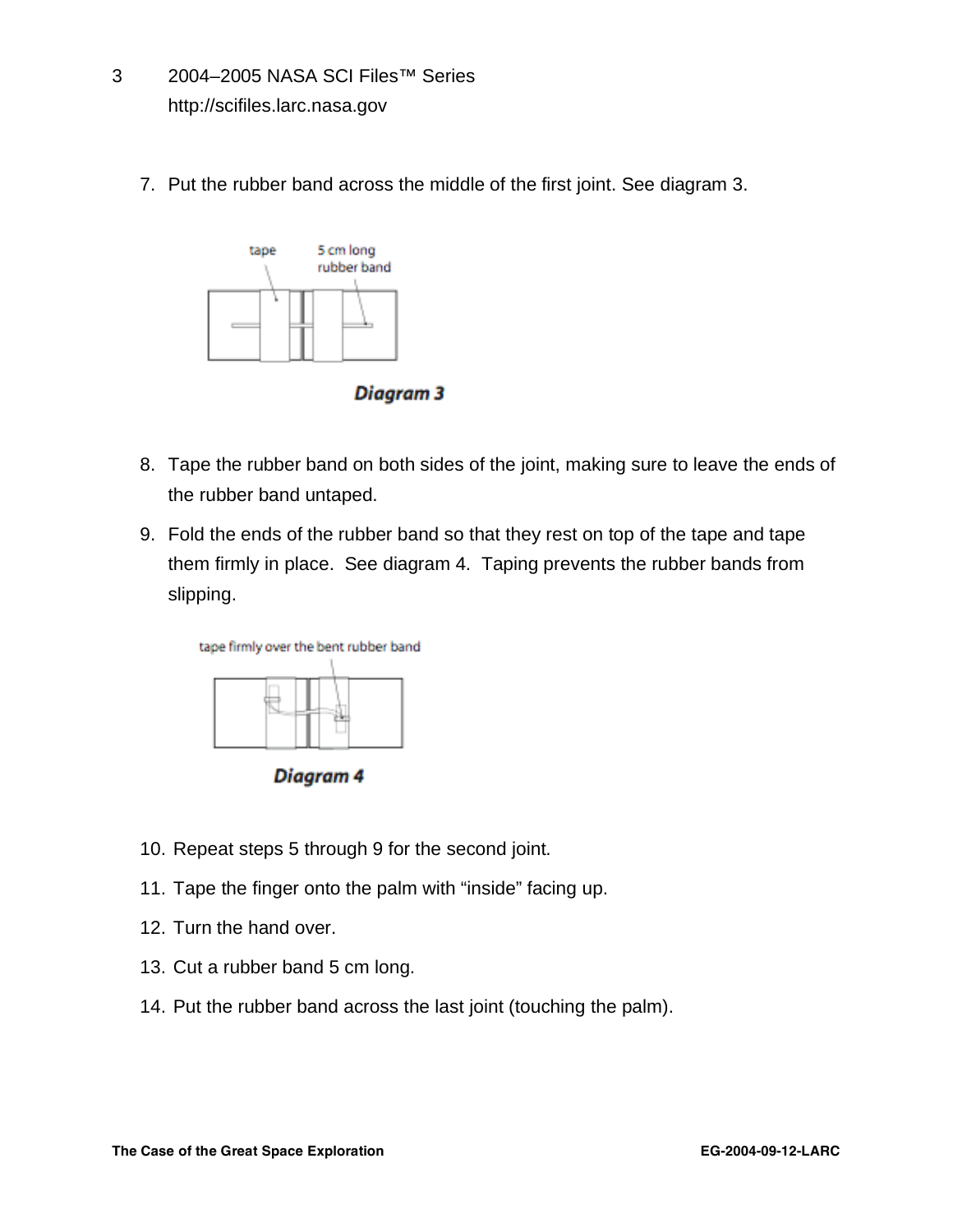- 4 2004–2005 NASA SCI Files™ Series http://scifiles.larc.nasa.gov
	- 15. Repeat steps 8–9 for the last joint, connecting the finger to the palm. See diagram 5.



connecting fingers to palm

#### **Diagram 5**

- 16. Cut a piece of nylon cord 35 cm long.
- 17. Tape one end of the nylon cord over the end of the finger. See diagram 6.



Diagram<sub>6</sub>

- 18. Cut four pieces of straw 2 cm each.
- 19. Thread the pieces of straw onto the nylon cord.
- 20. Tape a piece of straw in the middle of each finger section.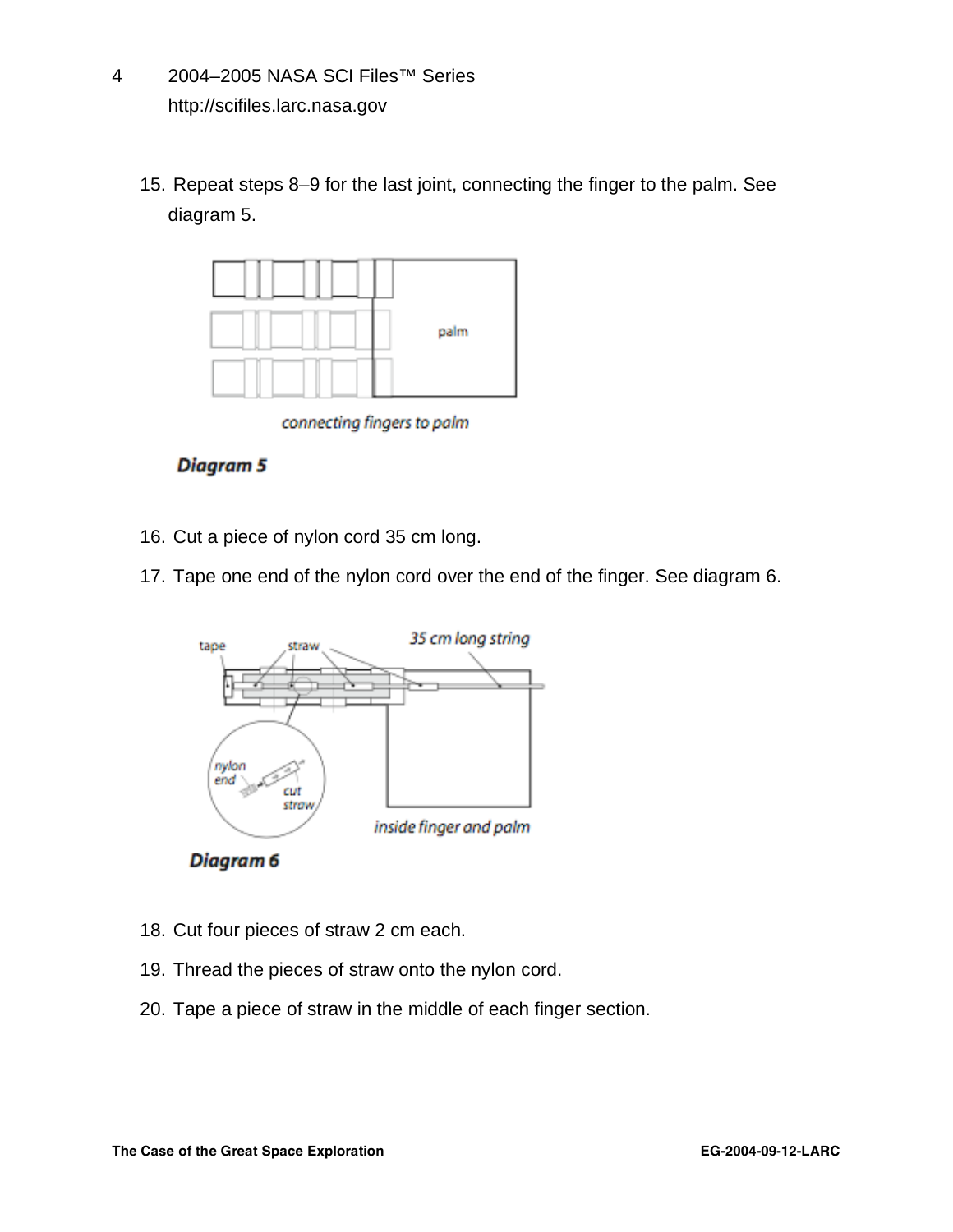- 5 2004–2005 NASA SCI Files™ Series http://scifiles.larc.nasa.gov
	- 21. Tape the last straw to the palm. See diagram 7.



inside finger and palm finished

Diagram<sub>7</sub>

- 22. Repeat steps 3–21 for the last two fingers.
- 23. Operate the hand by pulling the nylon cord.
- 24.You should be able to pick up an empty soda can or other lightweight objects.

#### **Tips:**

- May need to cut the tape pieces to make them thinner.
- Make sure the rubber bands are taped firmly. If there is any loose area, the hand will not work properly.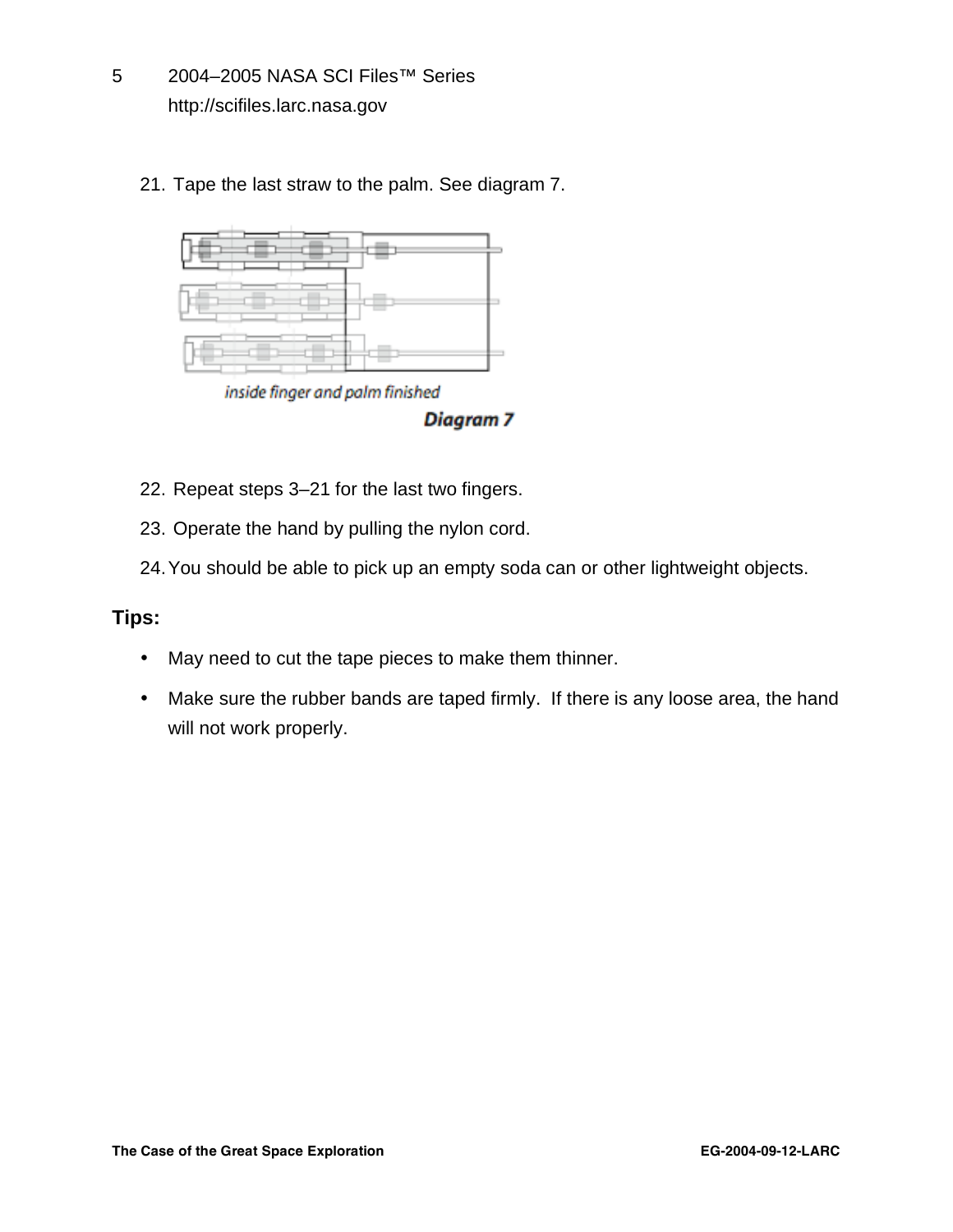6 2004–2005 NASA SCI Files™ Series http://scifiles.larc.nasa.gov

# **Conclusion**

- 1. What items can you pick up with your robotic hand?
- 2. What would happen if you added more fingers?
- 3. What would happen if you added a thumb?
- 4. Why is it difficult to pick up certain items with your robotic hand?
- 5. What could a real robotic hand be used for? Write or draw your ideas in your science journal.

## **Extension**

- 1. Fold your thumb in toward the palm of your hand. Wrap a piece of masking tape around your hand to immobilize your thumb. Now try to do various daily tasks without the use of your thumb. Were you able to tie your shoes, put a button through a buttonhole, or fasten a snap? Try holding a fork or spoon or peeling a banana. Can you catch a ball?
- 2. Make a Venn diagram to compare your hand to the robotic hand you made.
- 3. Add more fingers or a thumb to your robotic hand. Does it make a difference?
- 4. In your science journal, draw or write about some of the things you can and cannot pick up. Write why you think some things cannot be picked up with your robotic hand.